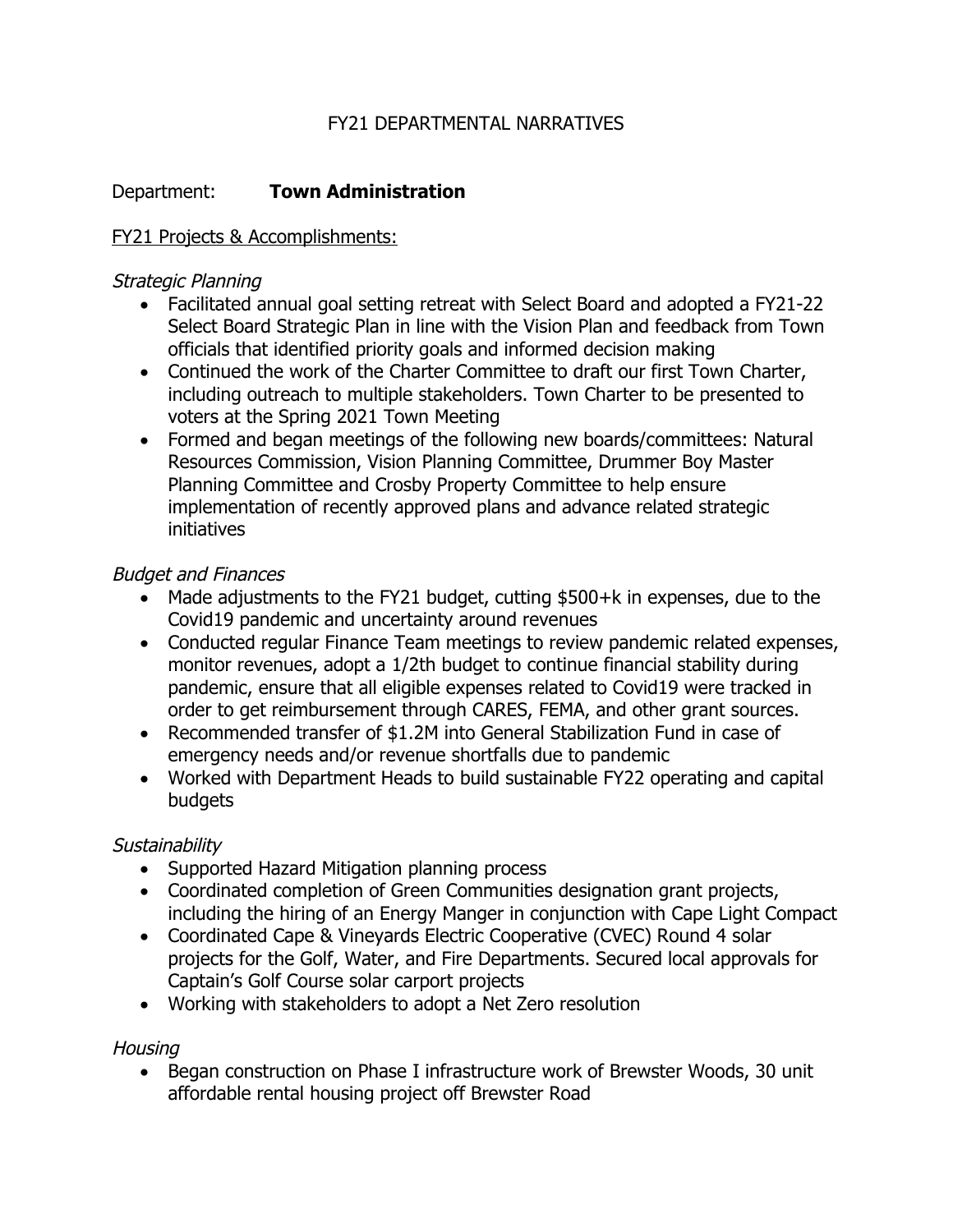- Completed feasibility on the Millstone Road Community Housing development
- Established a Rental Assistance Program with Covid19 emergency component
- Worked with Elevation Financial on the redevelopment of the former Wingate residences to develop 131 units of 55+ rental housing
- Applied for a CDBG grant for housing rehabilitation and child care vouchers
- Established an annual and sustainable funding source for the Affordable Housing **Trust**

#### Capital Projects

- Assisted Dog Park Development Committee in developing an operational plan, issuing solicitations, and applying for Community Preservation Act funds
- Worked on finalizing the design for the Millstone Road reconstruction project including substantial efforts to solicit and incorporate feedback from residents on the proposed final design
- Facilitated Complete Streets Prioritization Planning process, including active engagement with residents to solicit input on preferred targeted improvements to our transportation infrastructure
- Coordinated oversight of Crosby culvert and drainage improvement project
- Worked with the Brewster Whitecaps on improvements at the Stony Brook school facility
- Awarded a contract to install a generator at Town Hall
- Worked with Nauset school officials on the feasibility of elementary school consolidation and the proposed renovation of the High School

# **Communication**

- Continued efforts to implement an electronic permitting system
- Continued planning and design work for launch of new Town website
- Created a Covid19 page on the website to ensure that all pandemic related information was in one place and easy for residents to find

# Personnel

- Negotiated one year contracts with all bargaining units, expect for the Fire Union
- Provided support and assistance to all Departments in Town, particularly as operations constantly evolved in response to the pandemic
- Coordinated Compensation and Classification Study
- Applied for and received a state grant to review all of the Town's Human Resources policies, procedures, and practices
- Provided training to staff on issues of diversity and inclusion

# FY22 Goals & Initiatives:

# Strategic Planning

 Continue to utilize Strategic Planning process to clearly identify consensus priority goals – hold annual Select Board retreat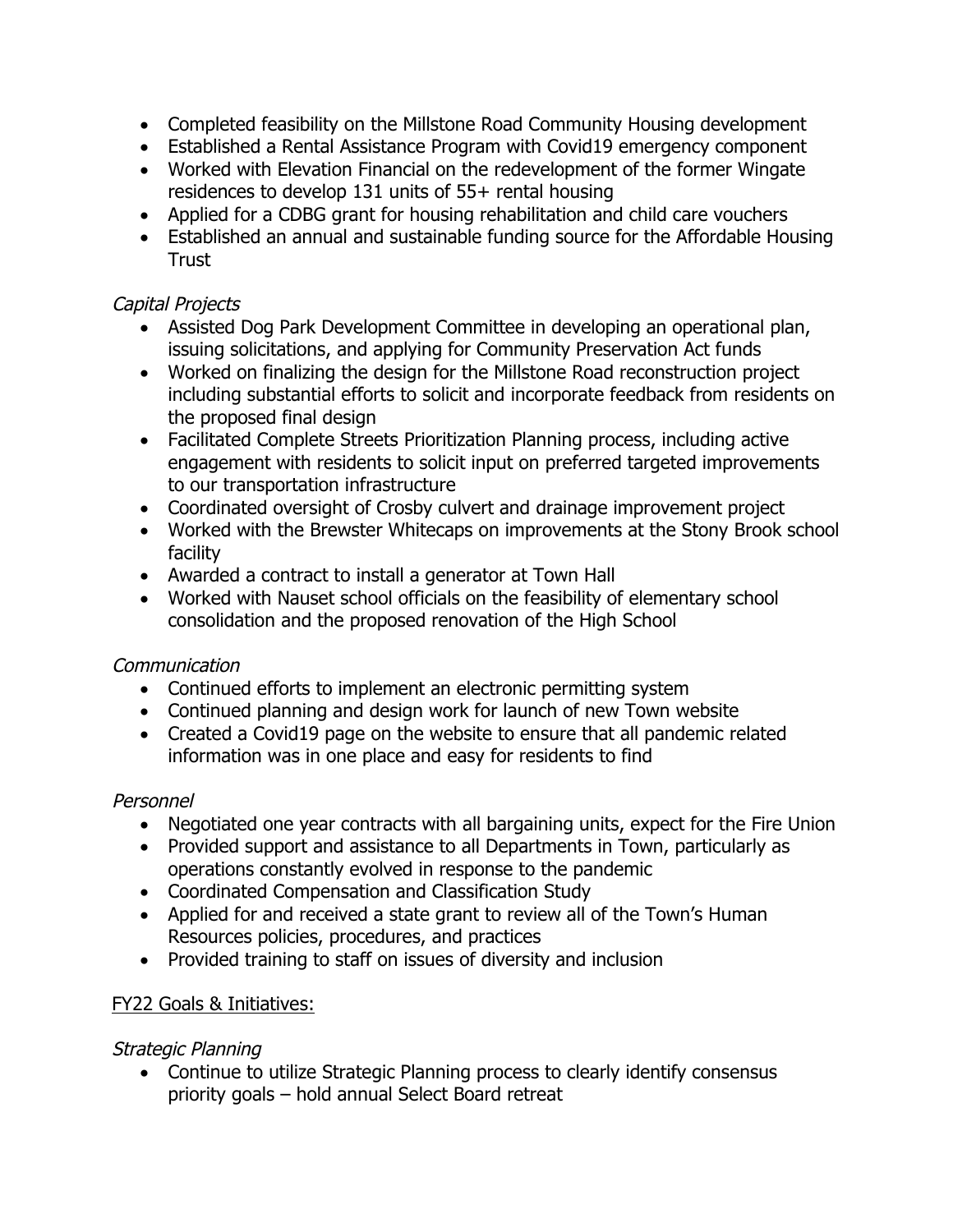- Support the work of Vision Planning Committee, particularly on the Local Comprehensive Planning process
- Complete update to Drummer Boy Park Master Plan and develop implementation plan
- Build stronger partnerships with Chamber of Commerce
- Develop and propose policy options for long-term Integrated Water Resource Planning efforts
- Advance organizational and community diversity, equity, and inclusion initiatives

# Budget and Finances

- Deliver a fiscally responsible and sustainable operating budget that includes continued joint meetings with the Select Board & Finance Committee
- Present an increasingly more accessible and transparent budget document for residents prior to Town Meeting
- Work with Finance Team to complete review of Department of Revenue suggested financial policies, revise as necessary, and make recommendations to the Select Board
- Work with Finance Team to develop and present tax relief policy options to Select Board
- Work with stakeholders to help develop recommended changes to Community Preservation Act funding formula for Town Meeting vote
- Determine feasibility of transitioning Golf Department to an enterprise fund

# **Sustainability**

- Seek additional Green Communities grant funds and continue to advance Municipal Vulnerability Preparedness projects
- Continued oversight of CVEC Round 4 solar projects, including Captain's Golf Course solar carport projects
- Work with stakeholders to develop Net Zero implementation plan
- Determine efficacy of Energy Manager pilot program with Cape Light Compact
- Assist in maintaining MS4 federal compliance including development of a new stormwater management bylaw

# **Housing**

- Complete Phase I infrastructure work for the MassWorks grant for Brewster Woods
- Develop and issue Millstone Road affordable housing project Request For Proposals by Fall 2021
- Establish a Housing Rehabilitation program
- Work with Elevation Financial to designate 20% of the new rental units at Serenity Brewster as affordable

# Capital Projects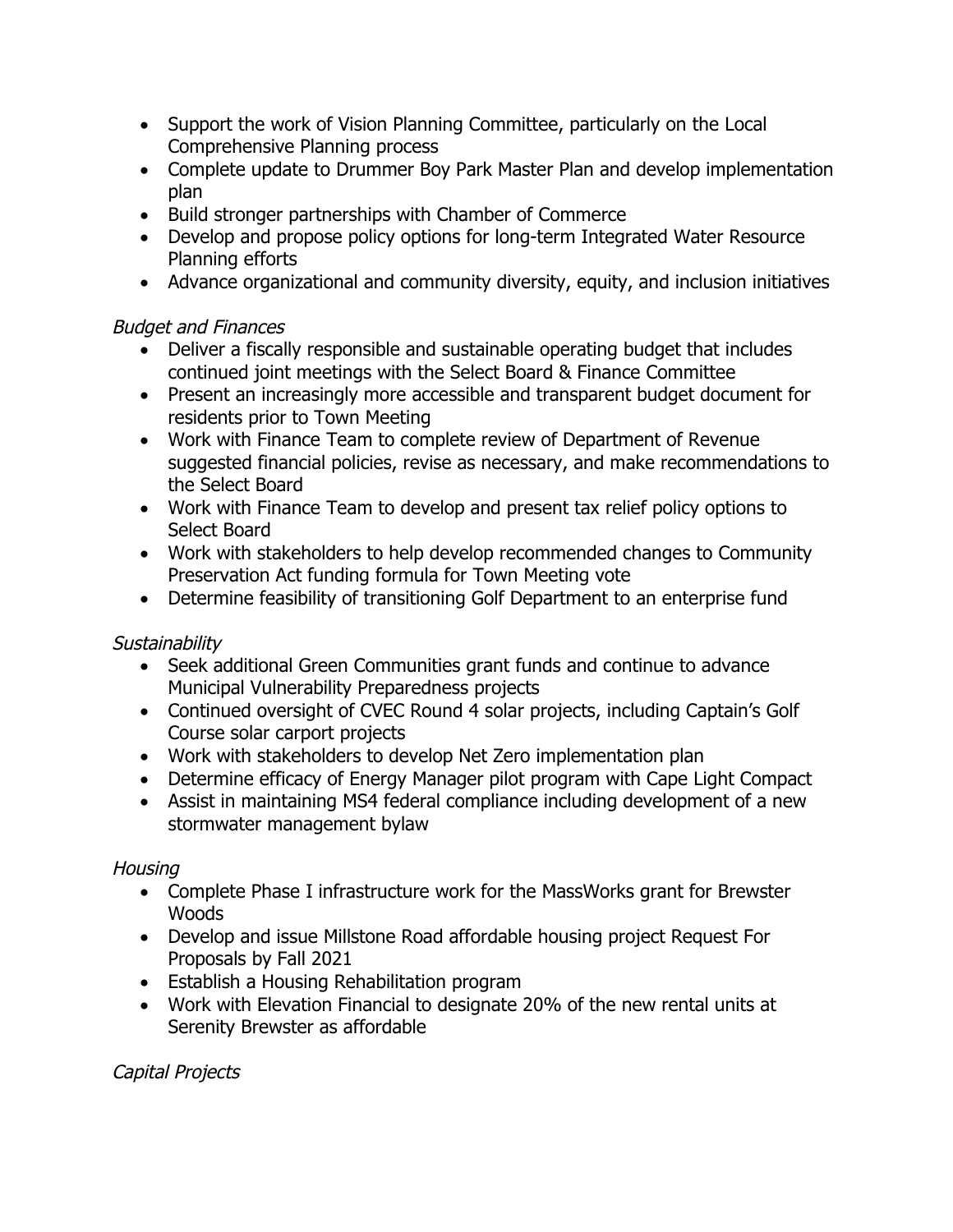- Work with new Project Manager and Department Heads to institute more formal project oversight and tracking systems
- Work with Elementary Schools to complete Consolidation Feasibility Study
- Establish a Community Center Planning Committee and begin work on that Feasibility Study
- Start reconstruction road project on Millstone Road project, including continued community engagement
- Integrate recommendations from Complete Streets Prioritization Plan with updated Pavement Management program to develop long-term road capital plan

#### Communication

- Complete initial launch of new electronic permitting system and consider areas for future expansion
- Launch new Town website to better communicate and engage with our residents

#### Personnel

- Establish Human Resources Department and implement findings from comprehensive Human Resources audit
- Continue to implement Classification and Compensation study recommendations as needed
- Continue to support and communicate with Town departments and staff through regular trainings and meetings
- Negotiate 2 year contracts with all bargaining units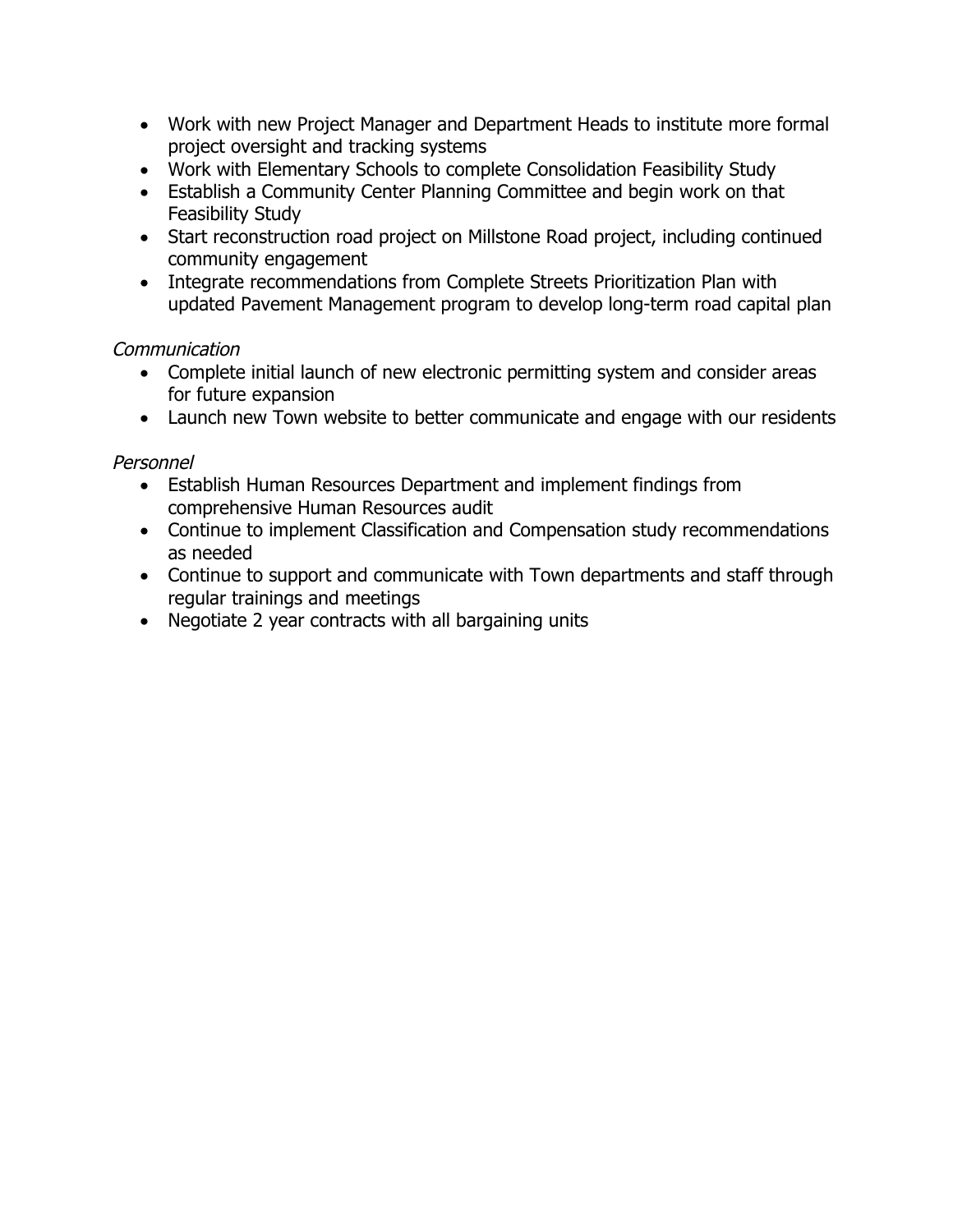#### FY21 BUDGET INCREASE RATIONALE FORM

#### Department: **Human Resources (152)**

Requested Increase Amount: \$147,774 (\$97k in net impact to FY22 General Fund operating budget, including benefits)

Rationale: There is strong organizational consensus that the Town would benefit from the creation of a stand-alone Human Resources Department to better support and invest in our 150+ FTEs. This recommendation has been cited by the 2016 Government Study Committee and 2019 MA Department of Revenue reports. It is one of the priority goals outlined in the FY21-22 Select Board Strategic Plan (G-5) and has been a consistently identified need based on feedback from Department Heads. It was also a key finding in the Human Resources Audit that was performed with a Community Compact Grant this fiscal year.

Impact on Services: Our personnel are the Town's greatest investment, both financially and operationally. Having staff whose role is specifically dedicated to building human resource policies, practices, and systems will lead to increased efficiency, better productivity, and improved morale. In addition to the ongoing compensation and classification study, the Town has recently completed a comprehensive audit of our current status in these areas to better understand where and how we can improve as we build this department from the ground up over the next several years. The Human Resources Department will be broadly responsible for the following activities:

- Recruiting
- Coordination of hiring
- Onboarding
- Training
- Professional development
- Employee health and safety
- Performance evaluations
- Labor relations
- Personnel policies and administration
- Assistance in collective bargaining and contract negotiations
- Promotions and succession planning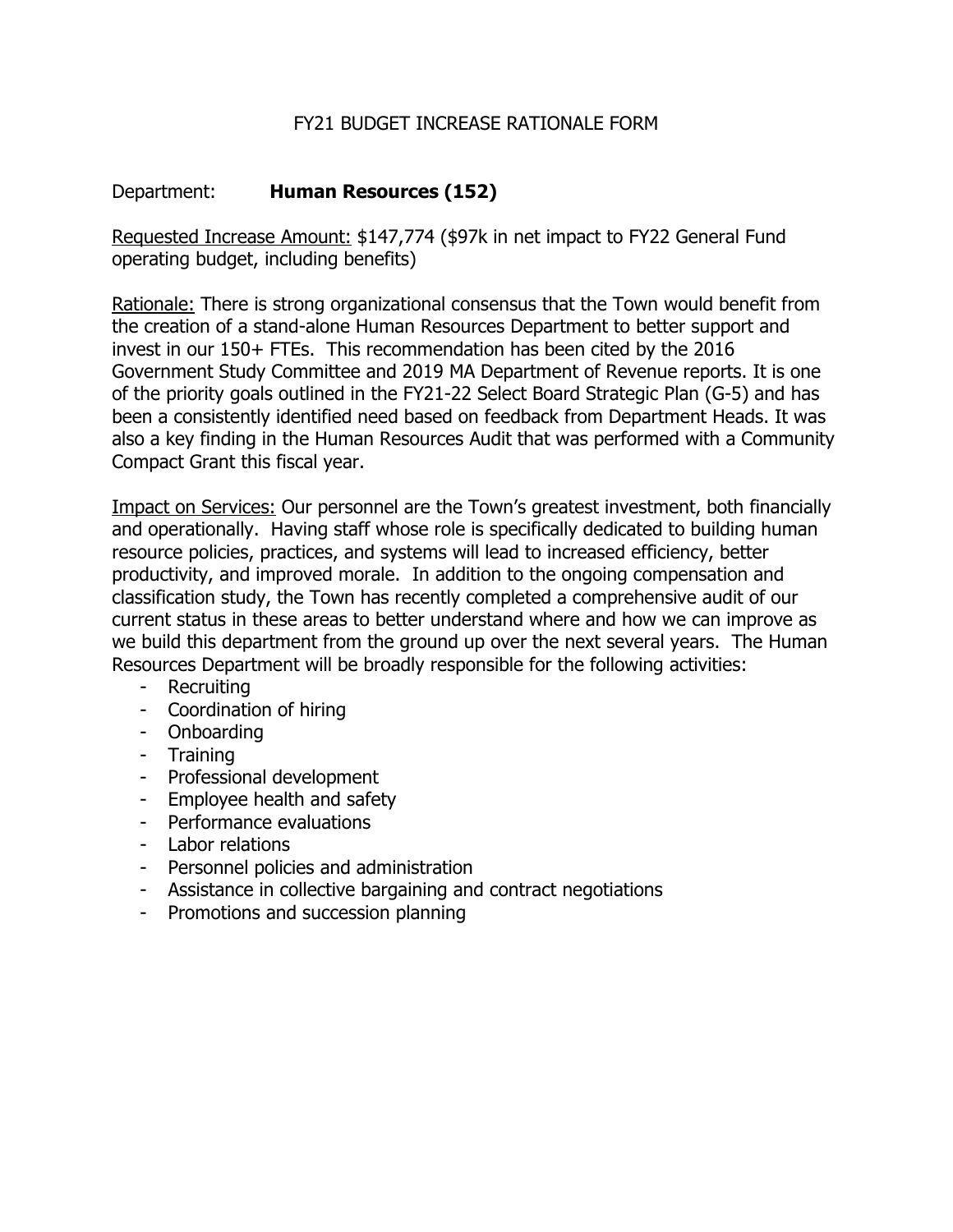#### FY22 BUDGET INCREASE RATIONALE FORM

#### Department: **Town Administrator/Select Board**

Requested Increase Amount: \$5,000 in Professional Services Line Item

Rationale: Town Administration needs capacity on an ongoing basis to hire consultants to assist with planning, survey, investigative, or other work on projects that may not be anticipated or do not have their own Town Meeting article associated with them.

Impact on Services: An increase in this line item would allow Administration more flexibility in bringing up to date, factual, and relevant information to help inform decision making.

Requested Increase Amount: \$2,500 in Town Meeting Expense Line Item

Rationale: Although the Town was able to use CARES Act money for an outdoor town meeting and can continue to use that funding through December 2021, we expect there will still be a need for additional health and safety measures in the spring of 2022.

Impact on Services: An increase in this line item would allow Administration to implement any measures needed to hold Town meeting safely in the spring of 2022 when it is anticipated there will no longer be federal or state funding for Covid19 related expenses.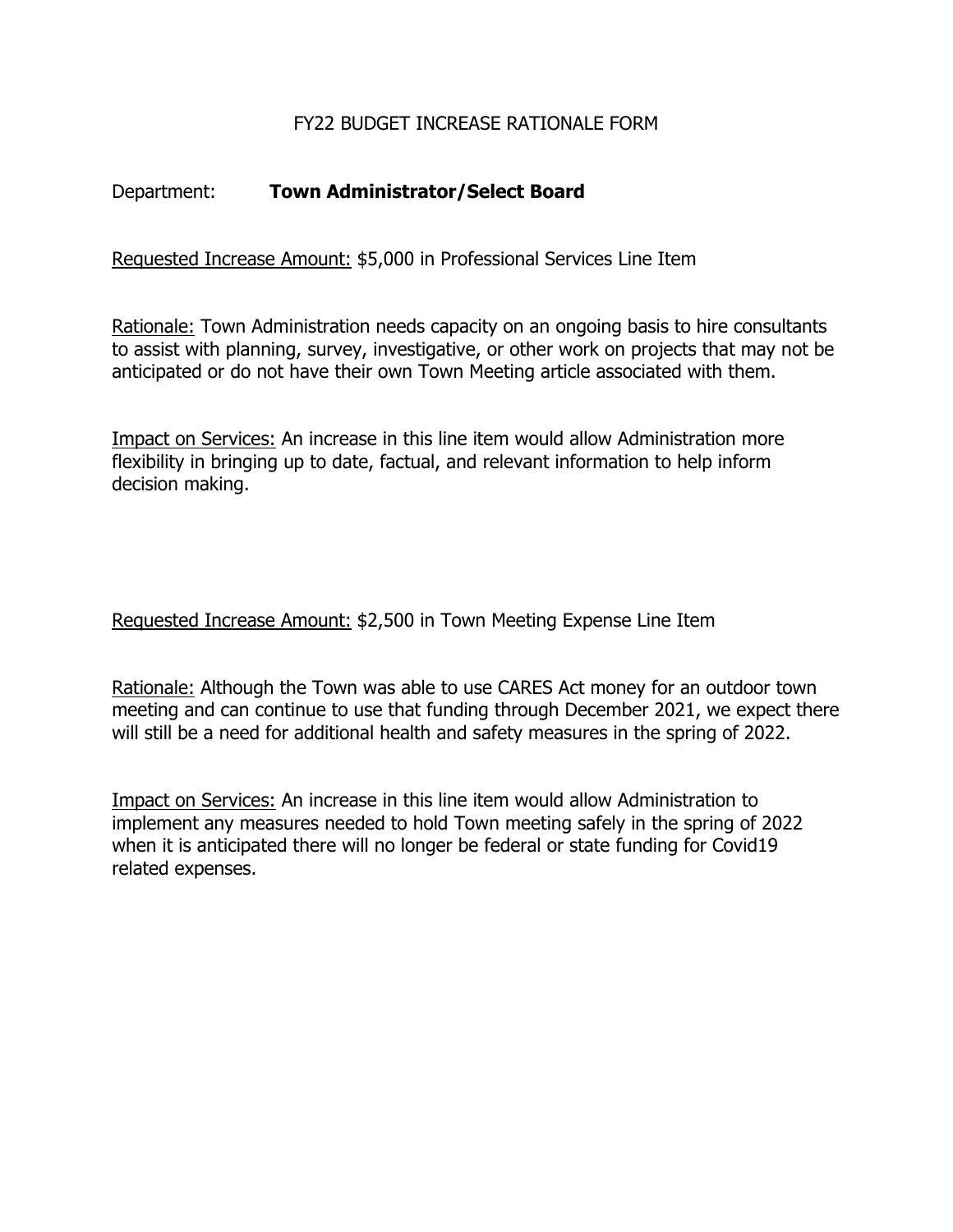#### **Summary**

#### *EXPEND FY18 EXPEND FY19 APPROP FY20 EXPEND FY20 APPROP FY21 REQUEST FY22 CHANGE*

| <b>PERSONNEL SUBTOTAL</b>      | 395,231 | 451,153 | 417,942 | 417,610 | 444,876 | 432,695 | $-2.74%$  |
|--------------------------------|---------|---------|---------|---------|---------|---------|-----------|
| (Form 2)                       |         |         |         |         |         |         |           |
|                                |         |         |         |         |         |         |           |
|                                |         |         |         |         |         |         |           |
| <b>OPERATING SUBTOTAL</b>      | 52,836  | 51,974  | 62,350  | 19,856  | 71,225  | 57,625  | $-19.09%$ |
| (Form 3)                       |         |         |         |         |         |         |           |
|                                |         |         |         |         |         |         |           |
|                                |         |         |         |         |         |         |           |
|                                |         |         |         |         |         |         |           |
| <b>TOTAL DEPARTMENT BUDGET</b> | 448,067 | 503,127 | 480,292 | 437,465 | 516,101 | 490,320 | $-5.00%$  |

(Form 2 + Form 3)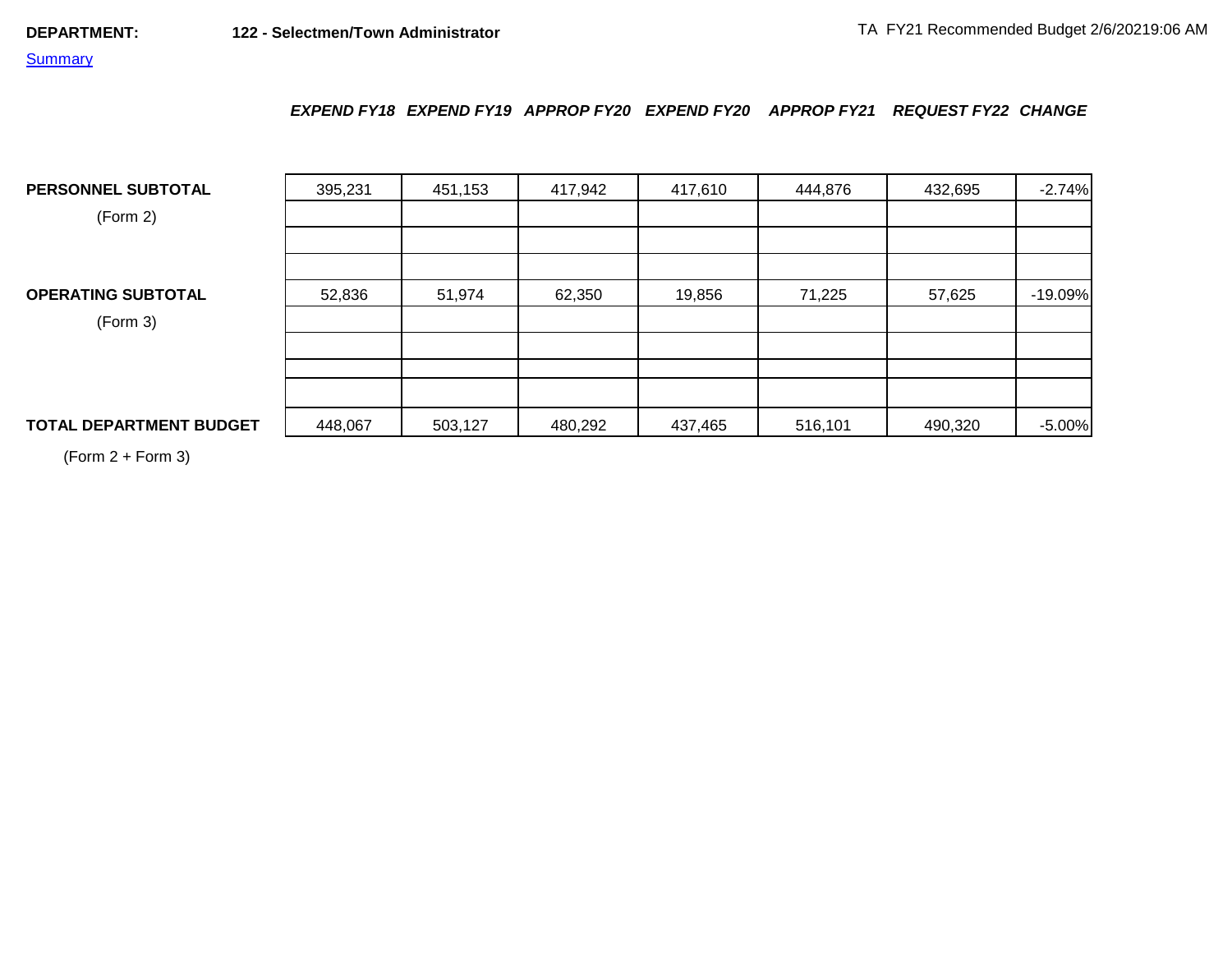#### **DEPARTMENT: 122 - Selectmen/Town Administrator FY22 Personnel Budget**

| <b>Total Full Time Salaries/Wages</b>    | 388,945 |
|------------------------------------------|---------|
| <b>Total Part Time</b>                   |         |
| <b>Total Longevity</b>                   | 750     |
| <b>Total Certification Pay</b>           |         |
| <b>Total Holiday Pay</b>                 |         |
| <b>Total Other Pay (Stipend)</b>         | 8,000   |
| <b>Total Other Pay (Seasonal Salary)</b> | 28,000  |
| <b>Shift Differential</b>                |         |
| Overtime                                 | 3,000   |
| Stipend: Mileage                         | 4,000   |
|                                          |         |

| <b>Salary Subtotal</b> | 432,695 |
|------------------------|---------|
|                        |         |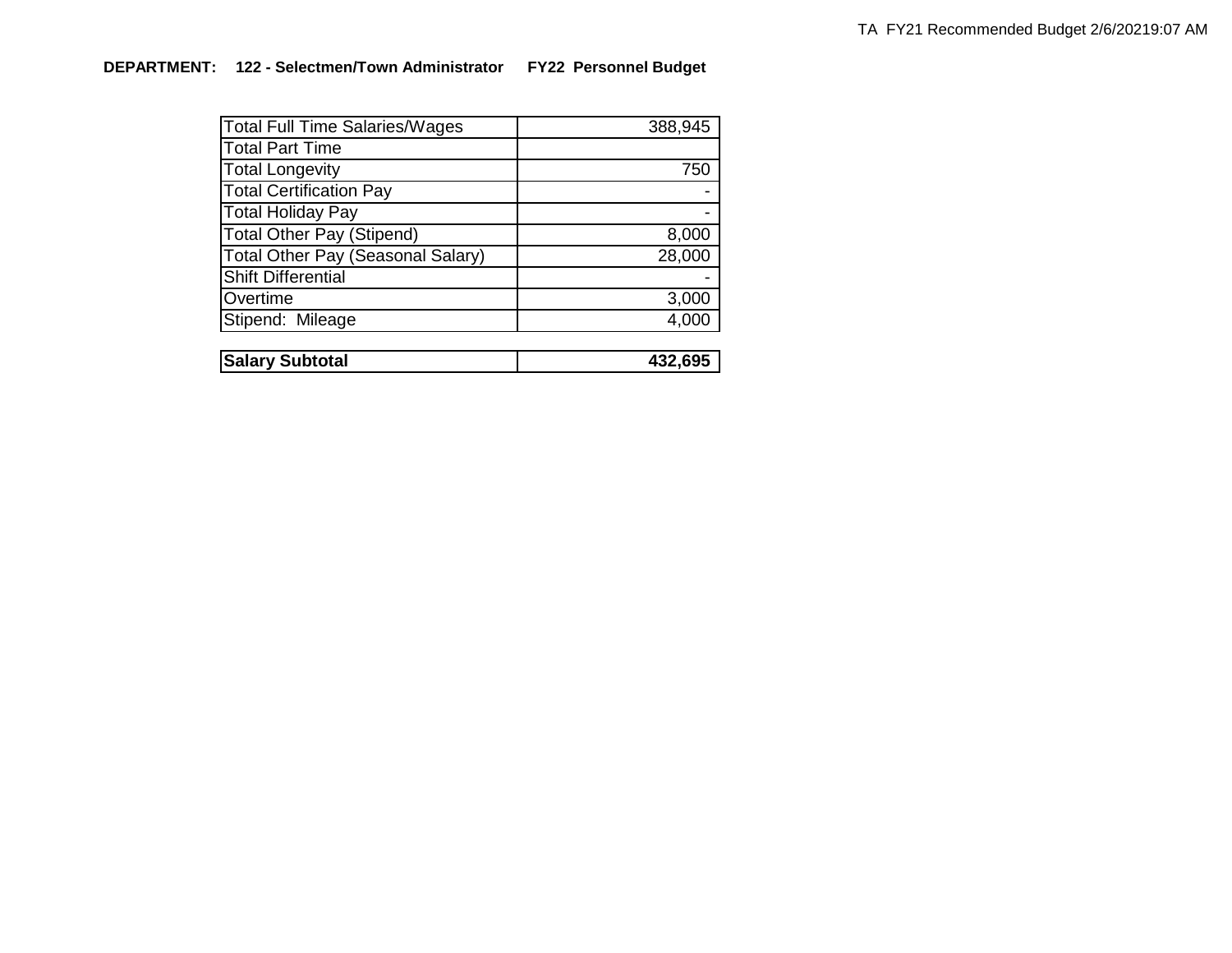| ACCT # | <b>ACCOUNT NAME</b> |  |  | EXPEND FY18 EXPEND FY19 APPROP FY 20 EXPEND FY20 APPROP FY21 REQUEST FY 22 |  |  |  |
|--------|---------------------|--|--|----------------------------------------------------------------------------|--|--|--|
|--------|---------------------|--|--|----------------------------------------------------------------------------|--|--|--|

| 5246 | Printing- Town Report         | 3,792  | 4,000  | 4,500  |             | 4,500  | 4,500  |               |
|------|-------------------------------|--------|--------|--------|-------------|--------|--------|---------------|
| 5302 | <b>Professional Services</b>  | 11,585 | 18,624 | 2,000  |             | 5,000  | 10,000 |               |
| 5346 | <b>Employment Advertising</b> |        |        |        | 4,957       | 500    |        | moved to HR   |
| 5344 | Legal Classified Advertising  | 4,412  | 6,367  | 9,375  |             | 8,000  | 8,000  |               |
| 5346 | <b>Printing Expense</b>       | ,033   | 1,190  | 2,000  | 637         | 2,000  | 2,000  |               |
| 5400 | <b>Supplies</b>               | 5,110  | 1,267  | 1,325  | 1,105       | 1,325  | 1,325  |               |
| 5401 | Permit Expense                | 2,934  | 3,431  | 4,000  | 3,093       | 4,000  | 4,000  |               |
| 5345 | <b>Town Meeting Expenses</b>  | 10,189 | 11,931 | 11,200 | 1,125       | 12,500 | 15,000 |               |
| 5707 | Meetings                      | 2,749  | 250    | 2,500  | <b>.560</b> | 2,500  | 2,500  |               |
| 5708 | Lodging                       | 2,746  |        | 2,800  | 546         | 2,800  | 2,800  |               |
| 5709 | Meals                         | 559    | 398    | 800    | 1,019       | 1,000  | 000, ا |               |
| 5710 | Mileage                       | .005   | 37     | 2,000  | 171         | 1,500  | 500, ا |               |
| 5730 | Dues/Memberships              | 4,027  | 2,869  | 4,250  | 4,614       | 5,000  | 5,000  |               |
| 5306 | <b>Employee Physicals</b>     | 2,695  | 1,610  | 2,600  | 1,030       | 2,600  |        | I moved to HR |
| 5321 | Professional Ed & OSHA        |        |        | 13,000 |             | 13,000 |        | moved to HR   |
| 5327 | Training                      |        |        |        |             | 5,000  |        | Imoved to HR  |

| <b>SURTOTA</b><br><b>OPF</b><br>'ING<br>IOIAL<br>. . | .836<br>$ \sim$<br>JZ | $\sim$ $\sim$<br>- -<br>Q/A<br>. | 62.350 | QFA<br>v.ovo | $\sim$<br>$\overline{\phantom{a}}$<br>. | --<br>$\sim$<br><br><br>. ت |
|------------------------------------------------------|-----------------------|----------------------------------|--------|--------------|-----------------------------------------|-----------------------------|
|                                                      |                       |                                  |        |              |                                         |                             |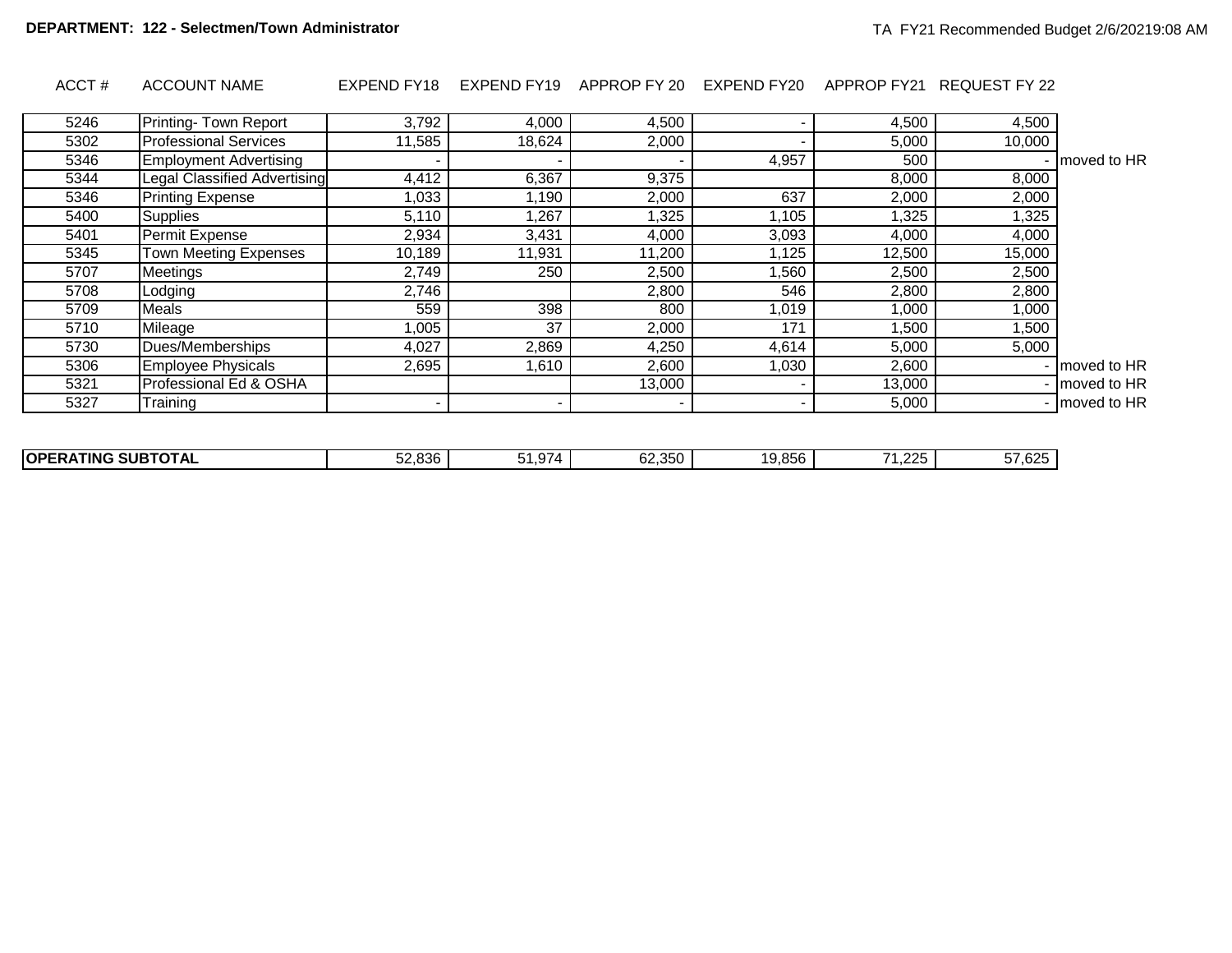#### **Summary**

#### *EXPEND FY18 EXPEND FY19 APPROP FY20 APPROP FY21 REQUEST FY22 CHANGE*

| PERSONNEL SUBTOTAL        |  |  | 120,974 | 100.00% |
|---------------------------|--|--|---------|---------|
| (Form 2)                  |  |  |         |         |
|                           |  |  |         |         |
|                           |  |  |         |         |
| <b>OPERATING SUBTOTAL</b> |  |  | 26,800  | 100.00% |
| (Form 3)                  |  |  |         |         |
|                           |  |  |         |         |
|                           |  |  |         |         |
| TOTAL DEPARTMENT BUDGET   |  |  | 147,774 | 100.00% |

(Form 2 + Form 3)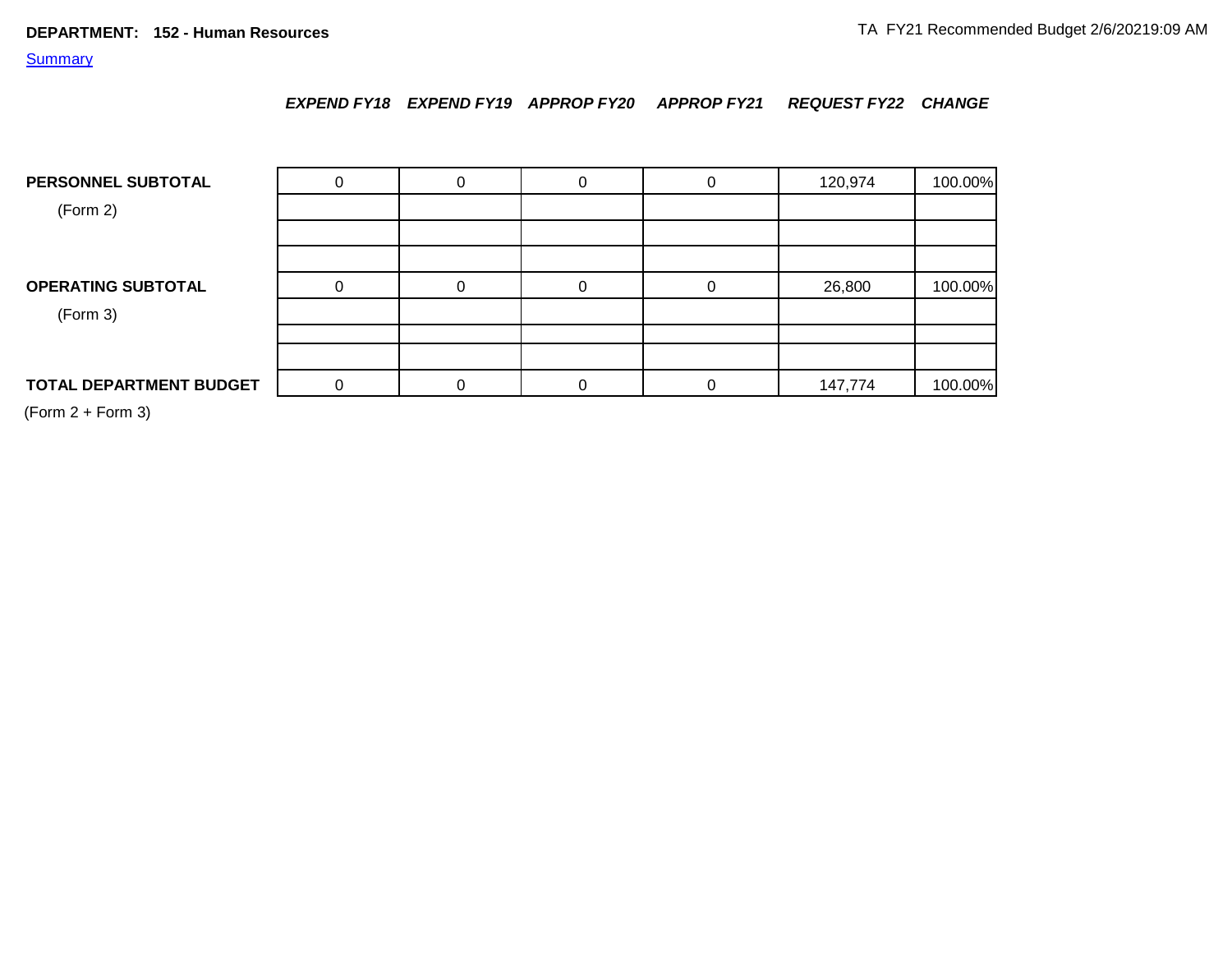# **DEPARTMENT: 152 - Human Resources FY22 Personnel Budget**

| <b>Total Full Time Wages/Salaries</b> | 95,279 |
|---------------------------------------|--------|
| Total Part Time                       | 24,795 |
| <b>Total Longevity</b>                | 900    |
| <b>Total Certification Pay</b>        |        |
| <b>Total Holiday Pay</b>              |        |
| <b>Total Other Pay (Stipend)</b>      |        |
| Total Other Pay (Seasonal Salary)     |        |
| <b>Shift Differential</b>             |        |
| <b>Overtime</b>                       |        |
| Stipend: Mileage                      |        |
|                                       |        |

| <b>Salary Subtotal</b> | 120,974 |
|------------------------|---------|
|                        |         |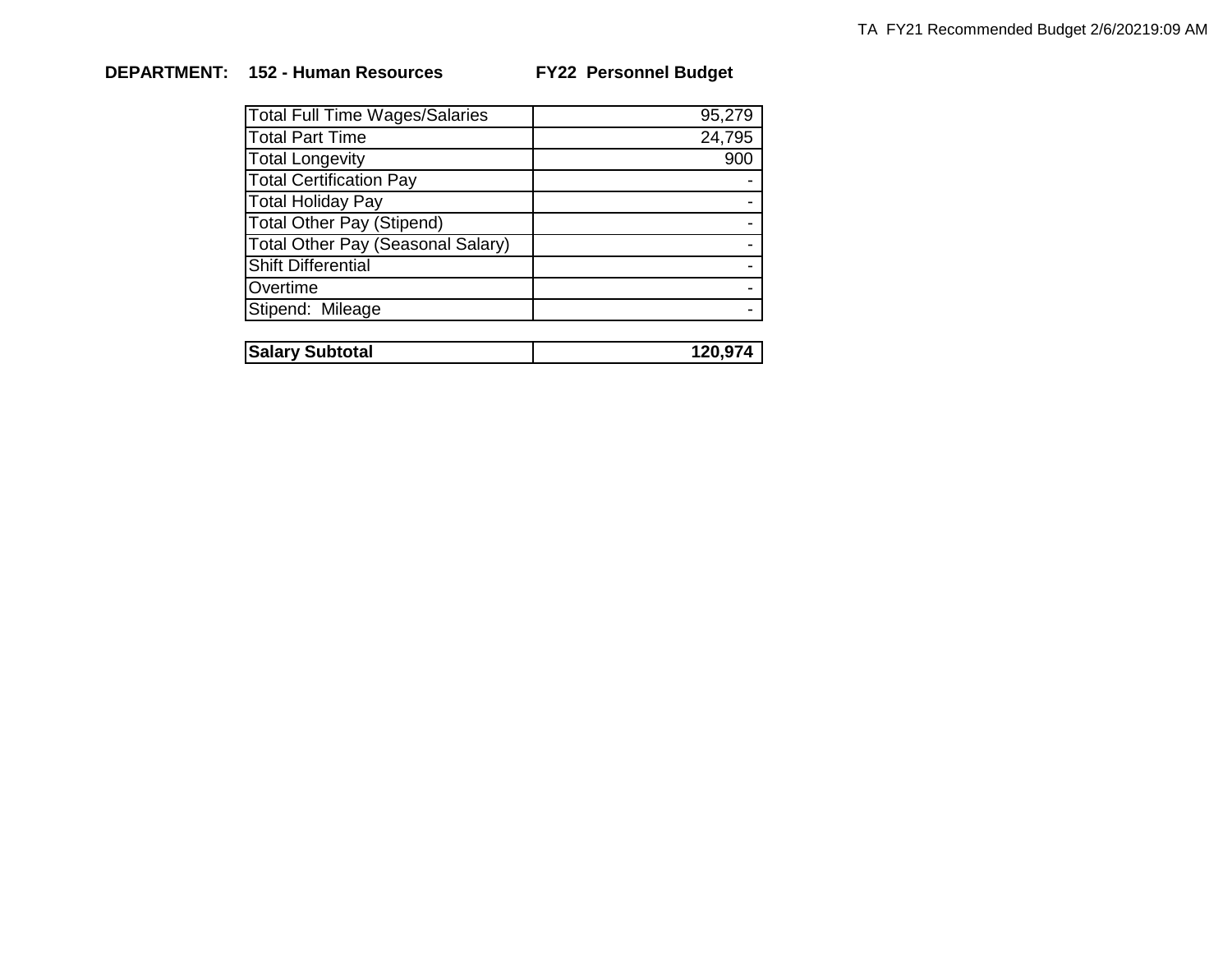#### ACCT # ACCOUNT NAME EXPEND FY18 EXPEND FY19 EXPEND FY20 APPROP FY21 REQUEST FY22

| 5327 | Training                      |  |  | 5,000  |
|------|-------------------------------|--|--|--------|
| 5776 | <b>Employment Advertising</b> |  |  | 2,500  |
| 5420 | <b>Office Supplies</b>        |  |  | 2,000  |
| 5731 | <b>Meeting Expense</b>        |  |  | 500    |
| 5708 | Lodging                       |  |  | 400    |
| 5709 | <b>Meals</b>                  |  |  | 100    |
| 5710 | Mileage                       |  |  | 100    |
| 5730 | Dues/Memberships              |  |  | 400    |
| 5306 | <b>Employee Physicals</b>     |  |  | 2,800  |
| 5321 | Professional Ed & OSHA        |  |  | 13,000 |

- - - - 26,800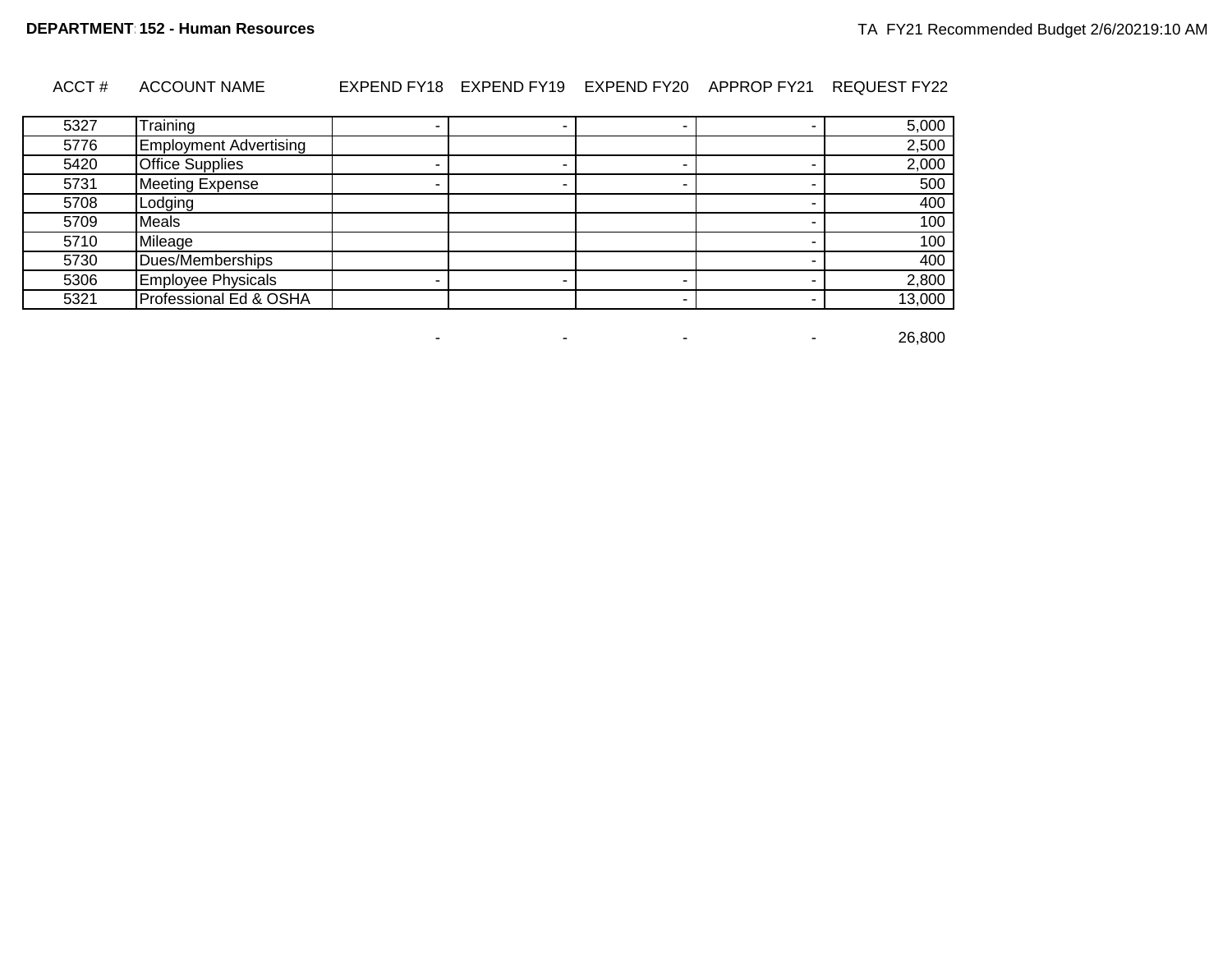

# **Town of Brewster**

2198 Main Street Brewster, MA 02631-1898 Phone: (508) 896-3701 Fax: (508) 896-8089

**MEMORANDUM** 

| TO:          | Select Board                                                              |
|--------------|---------------------------------------------------------------------------|
| <b>FROM:</b> | Peter Lombardi, Town Administrator                                        |
| RE:          | Allocation of Future Revenues from Solar Carports at Captains Golf Course |
| <b>DATE:</b> | October 30, 2020                                                          |

DSD Renewables secured a Special Permit from the Planning Board in August for their proposed solar carport project located at the driving range. Based on the terms of the lease agreement negotiated by the Cape and Vineyard Electric Cooperative and the Town for this project and state incentives through the SMART program, the Town will net approximately \$41k/year over the next 20 years from this almost 500 kW project once it is online. Their project team has mobilized on site in the past week and expects to complete work in January, weather permitting.

At the same time, DSD Renewables has been seeking approval from the Planning Board for a Special Permit from the Planning Board to undertake a similar solar carport project at the main parking lot (west of the primary entrance) since this summer. After multiple public hearings and many revisions to the initial project, DSD decided to withdraw their project without prejudice on October 14. To date, to try to meet the Planning Board's concerns, they have altered the design of the 1,000+ kW project, its location, landscaping plan, stormwater design, and have expressed a willingness to have the superstructure painted – all to meet the Board's feedback regarding scale and visual/aesthetic impact.

After meeting internally with DSD last week, they now plan to revise their application, include a comprehensive stormwater plan consistent with input from the Planning Board and invite independent third party peer review (at their cost). They are looking to submit a new application in time for a Planning Board hearing in January. The Special Permit requires a supermajority vote. Importantly, DSD has already secured SMART Block 4 incentives from the state for this project and remain very much interested in moving forward, even if it means not completing the work and beginning to reap the financial benefits until next winter (which seems likely at this point based on the current timeline). Accordingly, if their Special Permit is approved without any significant further modifications/reductions to the project, the Town would net approximately \$45k/year in revenues from this project. In total, the Town could recoup up to \$86k/year total between the two projects.

Office of: Select Board Town Administrator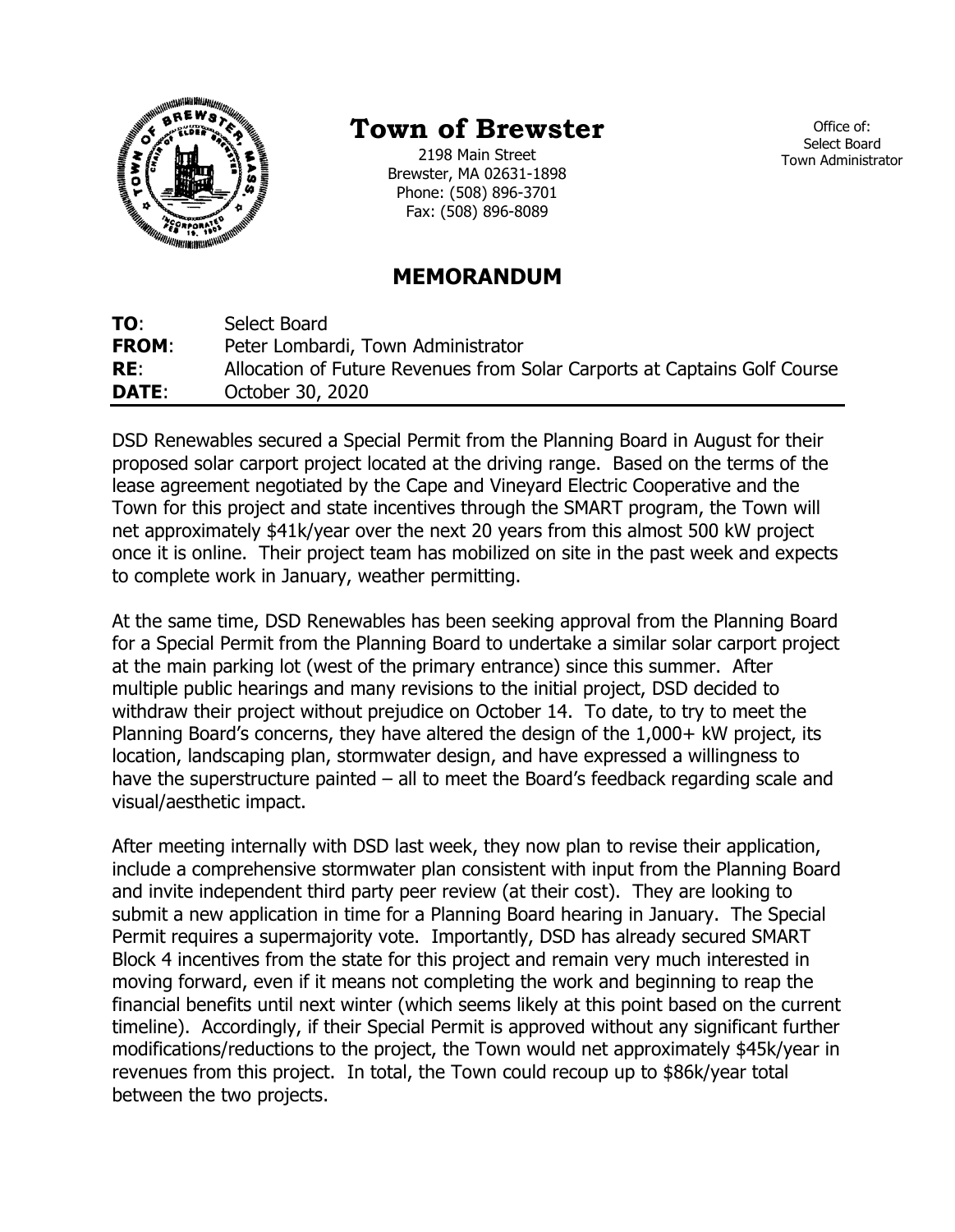The question of where these funds will be directed remains a policy matter that has yet to be determined. These projects were originally conceived and have since been supported by the Energy Committee, Golf Commission, Select Board, and Town Administration with an eye to both continue the Town's commitment to investing in renewable energy and bring in additional revenues, especially in light of the Captain's well-documented financial challenges over the past several years.

While we have just submitted our last debt payment for the  $2<sup>nd</sup> 18$  holes at the Captains in FY20, significant deferred capital needs loom. And although the Captains has set records for revenues over the past several months, the longer-term prognosis for the golf industry remains in flux. Accordingly, my recommendation to the Board is that you consider allocating approximately half of the revenues from the driving range carport and all of the revenues from the main lot carport (if it secures the necessary permitting) to the Golf Reserve Fund for the 20-year term of these lease agreements. This would provide \$60+k/year in new revenues to cover Golf operating/capital needs.

I would further recommend that the Board vote to allocate \$20k/year (with a 2% annual escalator) to the General Fund from the driving range solar carport beginning in CY22 to provide funding for a part-time Energy Manager. You will recall that the Town secured \$20k in grant funding through our Green Communities designation to hire an Energy Manager. We are finalizing a pilot program with the Cape Light Compact where they will hire a new full-time Project Manager who will spend a ¼ of their time on Brewster energy and solar projects – see attached framework. While Green Community grant funding will cover Year 1 of our costs for this arrangement, we need to development a funding plan that will make this position sustainable over the long term. Following the Board's recent adoption of the attached resolution relative to our commitment to work on climate change and net zero energy going forward and given all of our ongoing work on these initiatives, earmarking a portion of these funds for this purpose will support these efforts across the organization for years to come. This proposed funding allocation could certainly be revisited if the main lot solar carport is not able to move forward.